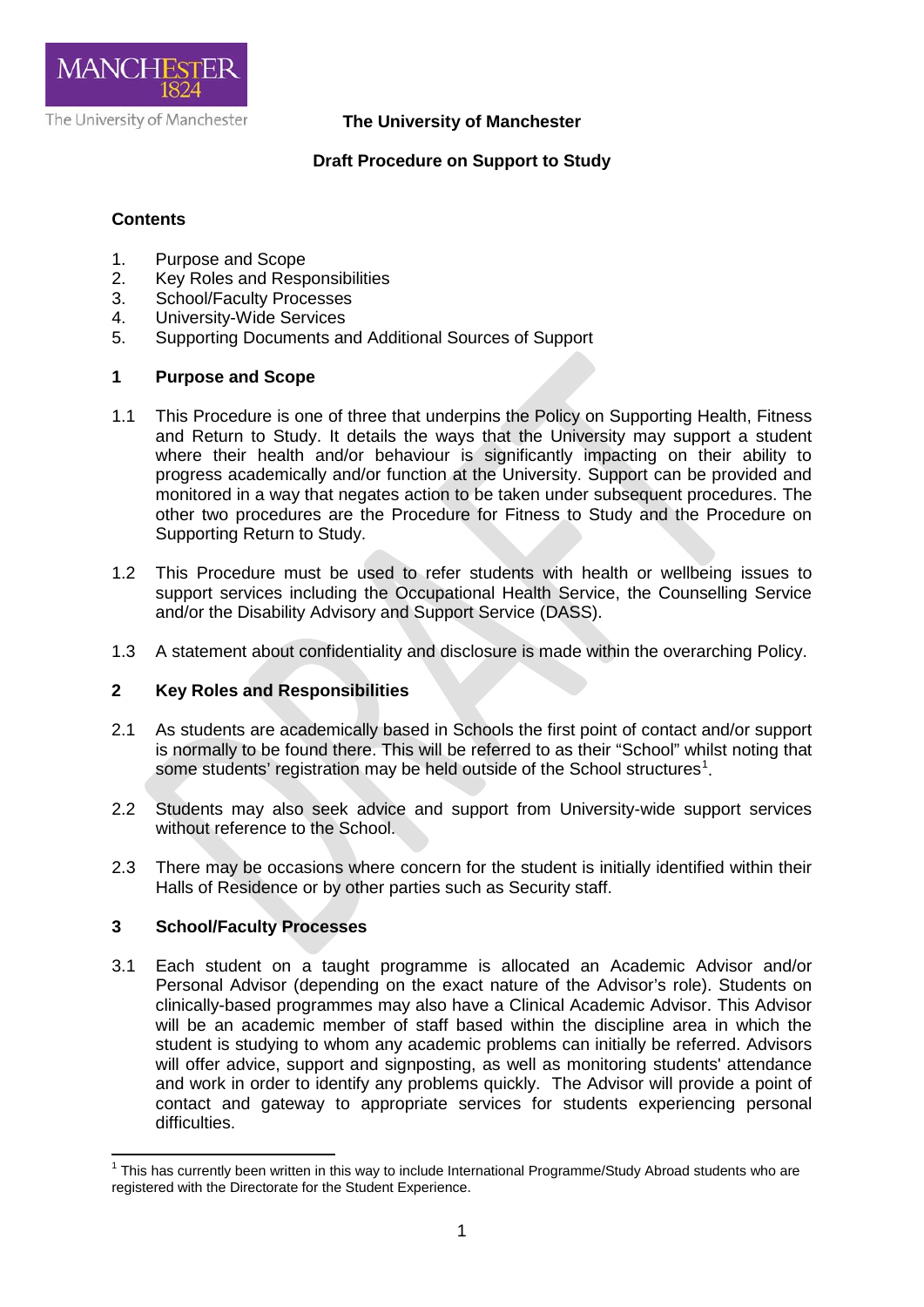- 3.2 Each School should have professional support services staff who will offer student support and make it clear to students (e.g., in programme handbooks) where they should go to for support.
- 3.3 The School may be able to offer support to students in a number of ways through a variety of policies and procedures. This includes:
	- (i) the Policy on Mitigating Circumstances for Undergraduate or Postgraduate Taught Programmes of study [\(http://documents.manchester.ac.uk/DocuInfo.aspx?DocID=4271\)](http://documents.manchester.ac.uk/DocuInfo.aspx?DocID=4271) or for Postgraduate Research Programmes this is within the Policy on Circumstances Leading to Changes to Postgraduate Research Study [\(http://documents.manchester.ac.uk/display.aspx?DocID=8162\)](http://documents.manchester.ac.uk/display.aspx?DocID=8162).
	- (ii) the Policy on Interruptions for Undergraduate or Postgraduate Taught Programmes of study, [\(http://documents.manchester.ac.uk/DocuInfo.aspx?DocID=26092\)](http://documents.manchester.ac.uk/DocuInfo.aspx?DocID=26092) or for Postgraduate Research Programmes this is within the Policy on Circumstances Leading to Changes to Postgraduate Research Study [\(http://documents.manchester.ac.uk/display.aspx?DocID=8162\)](http://documents.manchester.ac.uk/display.aspx?DocID=8162).
	- (iii) Academic Appeals [\(http://documents.manchester.ac.uk/DocuInfo.aspx?DocID=1872\)](http://documents.manchester.ac.uk/DocuInfo.aspx?DocID=1872) and a Complaints Procedure [\(http://documents.manchester.ac.uk/DocuInfo.aspx?DocID=1893\)](http://documents.manchester.ac.uk/DocuInfo.aspx?DocID=1893).
- 3.4 The School may refer the student to one of a number of University-wide specialist services, although if a disability issue has been disclosed then this must be referred to DASS. If the student does not wish their disability to be disclosed to DASS then a note of this must be made on the student's file.
- 3.5 The School may put in place an action plan of support in agreement with the student and in conjunction with the services listed below.

#### **4 University-Wide Services**

- 4.1 There are a number of specialist services to support students available at the University to which a student can be referred or to which a student can refer themselves directly. Where issues are identified Schools should liaise with one or all of the following to form and develop an action plan of support.
- 4.2 The Counselling Service: the Counselling Service offers confidential help with any personal issues affecting work, self-esteem, relationships, sexuality, mental health and general well-being. They mainly offer brief, focused counselling that encourages people to make the most of each session. They also offer a wide range of workshops including managing anxiety, exam stress, procrastination, assertiveness, confidence and self-esteem, low mood, and speaking out in groups. The Counselling Service is part of a wider network of help and support and can advise on where else to seek help within the University and make referrals to NHS mental health services. Emotional, psychological and mental health difficulties should be referred to the Counselling Service via <http://pssweb.manchester.ac.uk/includes/html/counselling/> .
- 4.3 DASS: DASS provides a confidential advice service to students on issues related to disability and accessibility. This can include health conditions, mental health